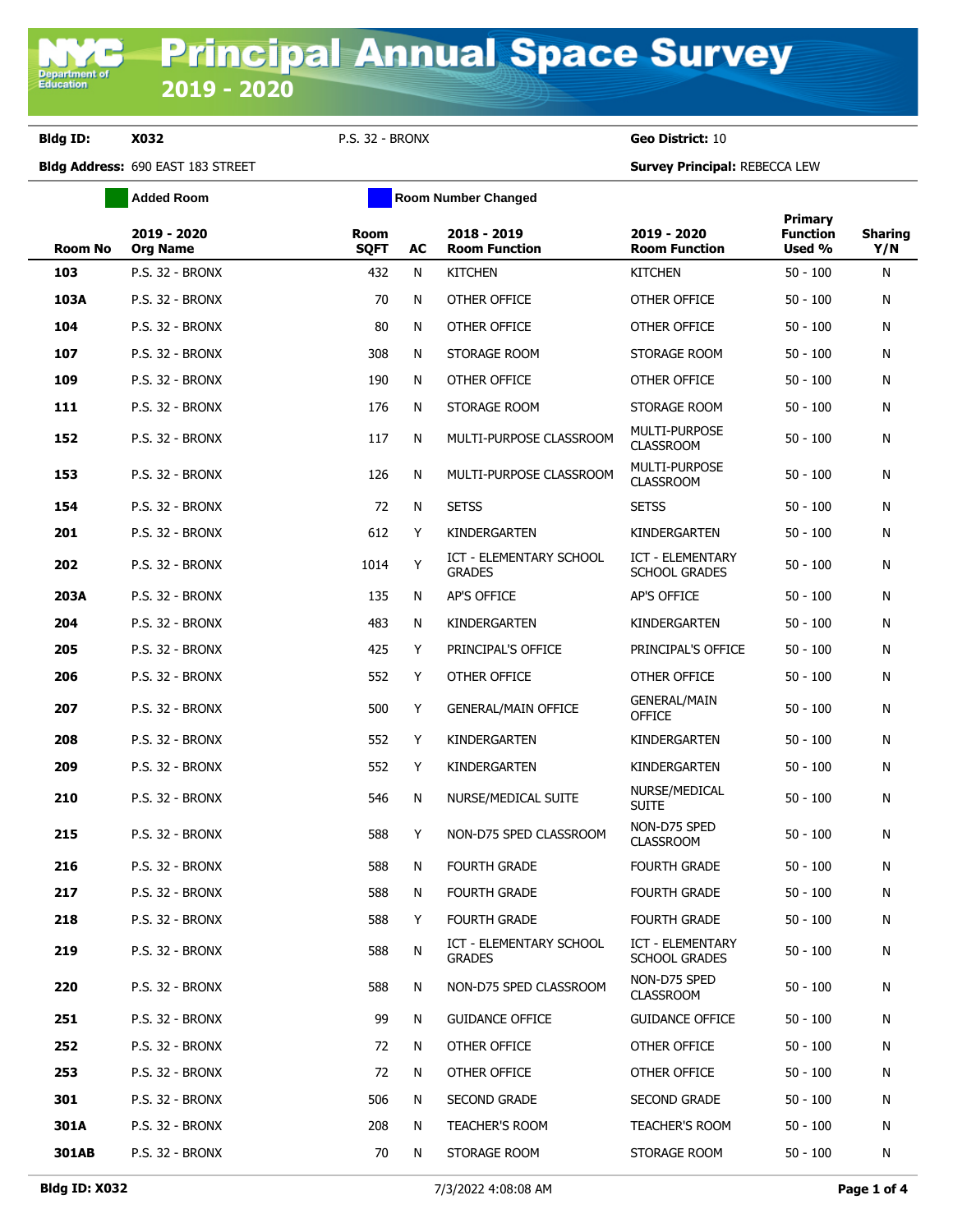**Bldg ID: X032** P.S. 32 - BRONX **Geo District:** 10

**Bldg Address:** 690 EAST 183 STREET **Survey Principal:** REBECCA LEW

|                | <b>Added Room</b>              |                     | <b>Room Number Changed</b> |                                          |                                                 |                                             |                       |
|----------------|--------------------------------|---------------------|----------------------------|------------------------------------------|-------------------------------------------------|---------------------------------------------|-----------------------|
| <b>Room No</b> | 2019 - 2020<br><b>Org Name</b> | Room<br><b>SQFT</b> | AC                         | 2018 - 2019<br><b>Room Function</b>      | 2019 - 2020<br><b>Room Function</b>             | <b>Primary</b><br><b>Function</b><br>Used % | <b>Sharing</b><br>Y/N |
| 302            | P.S. 32 - BRONX                | 572                 | N                          | ICT - ELEMENTARY SCHOOL<br><b>GRADES</b> | ICT - ELEMENTARY<br><b>SCHOOL GRADES</b>        | $50 - 100$                                  | N                     |
| 302A           | P.S. 32 - BRONX                | 70                  | N                          | STORAGE ROOM                             | STORAGE ROOM                                    | $50 - 100$                                  | N                     |
| 303            | P.S. 32 - BRONX                | 550                 | N                          | NON-D75 SPED CLASSROOM                   | NON-D75 SPED<br><b>CLASSROOM</b>                | $50 - 100$                                  | N                     |
| 304            | P.S. 32 - BRONX                | 418                 | N                          | <b>SECOND GRADE</b>                      | <b>SECOND GRADE</b>                             | $50 - 100$                                  | N                     |
| 305            | P.S. 32 - BRONX                | 1260                | Y                          | <b>LIBRARY</b>                           | LIBRARY                                         | $50 - 100$                                  | N                     |
| 305A           | <b>P.S. 32 - BRONX</b>         | 152                 | N                          | AP'S OFFICE                              | AP'S OFFICE                                     | $50 - 100$                                  | N                     |
| 306            | P.S. 32 - BRONX                | 484                 | N                          | <b>SECOND GRADE</b>                      | <b>SECOND GRADE</b>                             | $50 - 100$                                  | N                     |
| 308            | P.S. 32 - BRONX                | 484                 | N                          | KINDERGARTEN                             | KINDERGARTEN                                    | $50 - 100$                                  | N                     |
| 310            | P.S. 32 - BRONX                | 480                 | N                          | NON-D75 SPED CLASSROOM                   | NON-D75 SPED<br><b>CLASSROOM</b>                | $50 - 100$                                  | N                     |
| 312            | P.S. 32 - BRONX                | 184                 | N                          | OTHER OFFICE                             | OTHER OFFICE                                    | $50 - 100$                                  | N                     |
| 315            | <b>P.S. 32 - BRONX</b>         | 360                 | N                          | <b>FUNDED - READING</b>                  | <b>FUNDED - READING</b>                         | $50 - 100$                                  | N                     |
| 316            | P.S. 32 - BRONX                | 594                 | N                          | <b>FIFTH GRADE</b>                       | <b>FIFTH GRADE</b>                              | $50 - 100$                                  | N                     |
| 317            | P.S. 32 - BRONX                | 986                 | N                          | <b>COMPUTER LAB</b>                      | <b>COMPUTER LAB</b>                             | $50 - 100$                                  | N                     |
| 318            | <b>P.S. 32 - BRONX</b>         | 588                 | N                          | ICT - ELEMENTARY SCHOOL<br><b>GRADES</b> | <b>ICT - ELEMENTARY</b><br><b>SCHOOL GRADES</b> | $50 - 100$                                  | N                     |
| 319            | <b>P.S. 32 - BRONX</b>         | 594                 | N                          | FIFTH GRADE                              | <b>FIFTH GRADE</b>                              | $50 - 100$                                  | N                     |
| 320            | <b>P.S. 32 - BRONX</b>         | 588                 | N                          | <b>FIFTH GRADE</b>                       | <b>FIFTH GRADE</b>                              | $50 - 100$                                  | N                     |
| 351            | <b>P.S. 32 - BRONX</b>         | 99                  | N                          | <b>GUIDANCE OFFICE</b>                   | <b>GUIDANCE OFFICE</b>                          | $50 - 100$                                  | N                     |
| 352            | <b>P.S. 32 - BRONX</b>         | 102                 | N                          | OTHER OFFICE                             | OTHER OFFICE                                    | $50 - 100$                                  | N                     |
| 353            | <b>P.S. 32 - BRONX</b>         | 104                 | N                          | <b>SBST</b>                              | <b>SBST</b>                                     | $50 - 100$                                  | N                     |
| 401            | P.S. 32 - BRONX                | 506                 | N                          | NON-D75 SPED CLASSROOM                   | NON-D75 SPED<br><b>CLASSROOM</b>                | $50 - 100$                                  | N                     |
| 401A           | <b>P.S. 32 - BRONX</b>         | 221                 | N                          | <b>TEACHER'S ROOM</b>                    | <b>TEACHER'S ROOM</b>                           | $50 - 100$                                  | N                     |
| 402            | P.S. 32 - BRONX                |                     |                            | 528 N SCIENCE CLASSROOM FOR PS           | SCIENCE CLASSROOM<br>FOR PS                     | $50 - 100$                                  | N                     |
| 403            | P.S. 32 - BRONX                | 525                 | N                          | THIRD GRADE                              | THIRD GRADE                                     | $50 - 100$                                  | N                     |
| 404            | <b>P.S. 32 - BRONX</b>         | 506                 | N                          | THIRD GRADE                              | THIRD GRADE                                     | $50 - 100$                                  | N                     |
| 405            | <b>P.S. 32 - BRONX</b>         | 460                 | N                          | <b>SPEECH</b>                            | <b>SPEECH</b>                                   | $50 - 100$                                  | N                     |
| 405A           | <b>P.S. 32 - BRONX</b>         | 136                 | N                          | OTHER OFFICE                             | OTHER OFFICE                                    | $50 - 100$                                  | N                     |
| 406            | P.S. 32 - BRONX                | 483                 | N                          | <b>SETSS</b>                             | <b>SETSS</b>                                    | $50 - 100$                                  | N                     |
| 407            | P.S. 32 - BRONX                | 506                 | N                          | <b>SETSS</b>                             | <b>SETSS</b>                                    | $50 - 100$                                  | N                     |
| 408            | P.S. 32 - BRONX                | 552                 | N                          | MUSIC ROOM                               | <b>MUSIC ROOM</b>                               | $50 - 100$                                  | N                     |
| 409            | P.S. 32 - BRONX                | 552                 | N                          | ICT - ELEMENTARY SCHOOL<br><b>GRADES</b> | ICT - ELEMENTARY<br><b>SCHOOL GRADES</b>        | $50 - 100$                                  | N                     |
| 410            | P.S. 32 - BRONX                | 480                 | N                          | RESOURCE ROOM                            | <b>RESOURCE ROOM</b>                            | $50 - 100$                                  | N                     |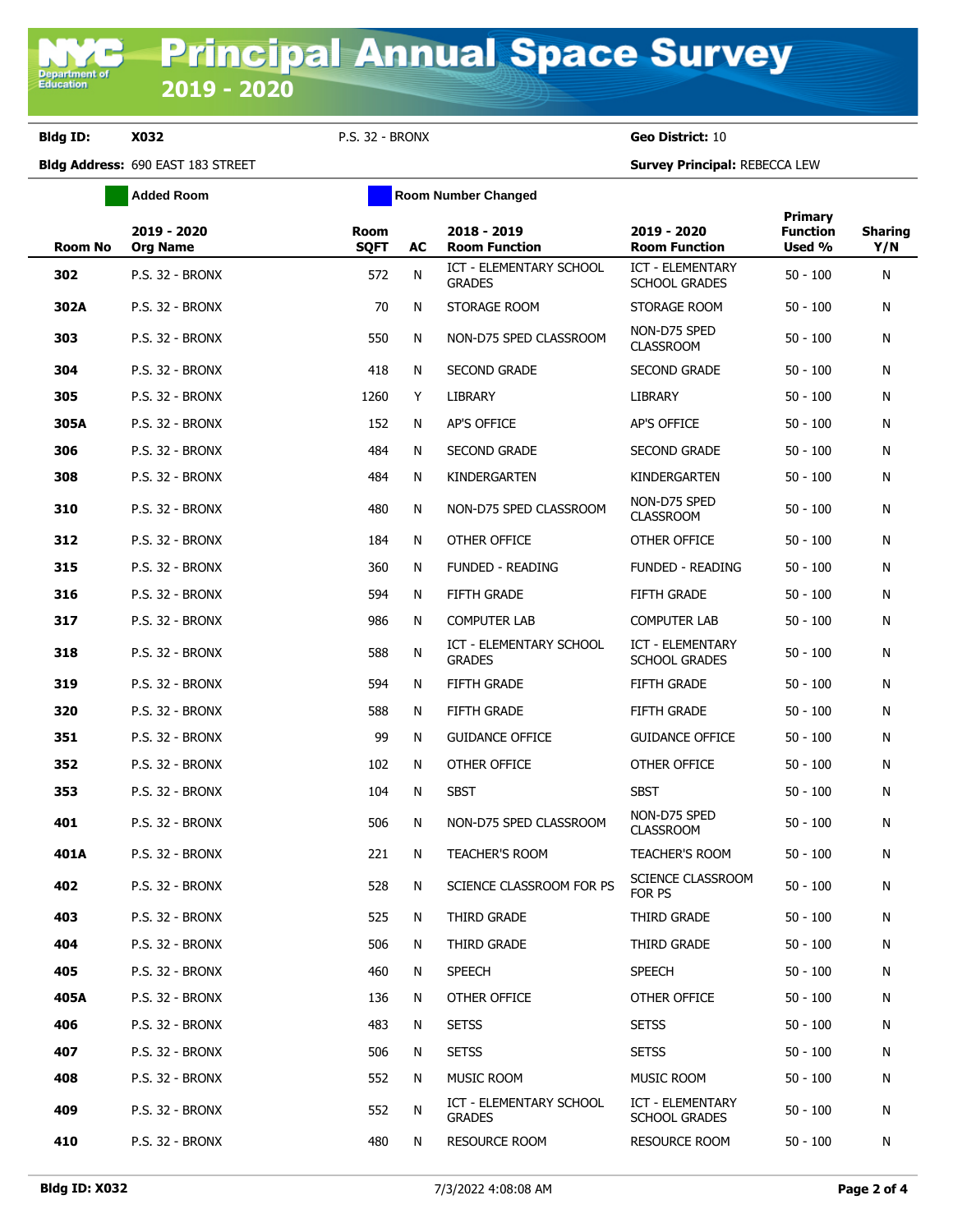## **Bldg ID: X032** P.S. 32 - BRONX **Geo District:** 10

Department of<br>Education

**Bldg Address:** 690 EAST 183 STREET **Survey Principal:** REBECCA LEW

|                 | <b>Added Room</b>                                                   | <b>Room Number Changed</b>                              |                                                                                                                                                                                              |                                     |                                           |                                      |                       |
|-----------------|---------------------------------------------------------------------|---------------------------------------------------------|----------------------------------------------------------------------------------------------------------------------------------------------------------------------------------------------|-------------------------------------|-------------------------------------------|--------------------------------------|-----------------------|
| <b>Room No</b>  | 2019 - 2020<br><b>Org Name</b>                                      | <b>Room</b><br><b>SOFT</b>                              | <b>AC</b>                                                                                                                                                                                    | 2018 - 2019<br><b>Room Function</b> | 2019 - 2020<br><b>Room Function</b>       | Primary<br><b>Function</b><br>Used % | <b>Sharing</b><br>Y/N |
| 412             | P.S. 32 - BRONX                                                     | 200                                                     | N                                                                                                                                                                                            | OTHER OFFICE                        | OTHER OFFICE                              | $50 - 100$                           | N                     |
| 501             | <b>P.S. 32 - BRONX</b>                                              | 450                                                     | N                                                                                                                                                                                            | OTHER OFFICE                        | OTHER OFFICE                              | $50 - 100$                           | N                     |
| 502             | <b>P.S. 32 - BRONX</b>                                              | 572                                                     | N                                                                                                                                                                                            | <b>ART ROOM</b>                     | <b>ART ROOM</b>                           | $50 - 100$                           | N                     |
| 502A            | <b>P.S. 32 - BRONX</b>                                              | 500                                                     | N                                                                                                                                                                                            | OTHER OFFICE                        | OTHER OFFICE                              | $50 - 100$                           | N                     |
| 506             | P.S. 32 - BRONX                                                     | 352                                                     | N                                                                                                                                                                                            | OTHER OFFICE                        | OTHER OFFICE                              | $50 - 100$                           | N                     |
| <b>AUD</b>      | P.S. 32 - BRONX                                                     | 4712                                                    | N                                                                                                                                                                                            | <b>AUDITORIUM</b>                   | <b>AUDITORIUM</b>                         | $50 - 100$                           | N                     |
| <b>BR</b>       | <b>P.S. 32 - BRONX</b>                                              | 16875                                                   | N                                                                                                                                                                                            | <b>GENERAL BUILDING SUPPORT</b>     | <b>GENERAL BUILDING</b><br><b>SUPPORT</b> | $50 - 100$                           | N                     |
| C <sub>05</sub> | P.S. 32 - BRONX                                                     | 391                                                     | N                                                                                                                                                                                            | STORAGE ROOM                        | STORAGE ROOM                              | $50 - 100$                           | N                     |
| <b>C07</b>      | P.S. 32 - BRONX                                                     | 80                                                      | N                                                                                                                                                                                            | STORAGE ROOM                        | STORAGE ROOM                              | $50 - 100$                           | N                     |
| C <sub>08</sub> | P.S. 32 - BRONX                                                     | 952                                                     | N                                                                                                                                                                                            | <b>GENERAL BUILDING SUPPORT</b>     | <b>GENERAL BUILDING</b><br><b>SUPPORT</b> | $50 - 100$                           | N                     |
| <b>CAF</b>      | <b>P.S. 32 - BRONX</b>                                              | 5152                                                    | N                                                                                                                                                                                            | STUDENT CAFETERIA                   | STUDENT CAFETERIA                         | $50 - 100$                           | N                     |
| <b>GYM</b>      | P.S. 32 - BRONX                                                     | 4620                                                    | N                                                                                                                                                                                            | <b>GYMNASIUM</b>                    | <b>GYMNASIUM</b>                          | $50 - 100$                           | N                     |
| GYM1            | P.S. 32 - BRONX                                                     | 396                                                     | N                                                                                                                                                                                            | OTHER OFFICE                        | OTHER OFFICE                              | $50 - 100$                           | N                     |
| <b>POOL</b>     | P.S. 32 - BRONX                                                     | 1728                                                    | N                                                                                                                                                                                            | SWIMMING POOL                       | SWIMMING POOL                             | $50 - 100$                           | N                     |
| <b>X032A</b>    | P.S. 32 - BRONX                                                     | 70                                                      | N                                                                                                                                                                                            | STORAGE ROOM                        | STORAGE ROOM                              | $50 - 100$                           | N                     |
|                 | How many hallway bathrooms for students are there in your building? |                                                         |                                                                                                                                                                                              |                                     |                                           | 10                                   |                       |
|                 | Are any of the student bathrooms being shared by multiple schools?  |                                                         |                                                                                                                                                                                              |                                     | N                                         |                                      |                       |
|                 | Are all the student bathrooms open throughout the day?              |                                                         |                                                                                                                                                                                              |                                     |                                           | Y                                    |                       |
|                 |                                                                     |                                                         | Please identify the number of non-instructional spaces, not reported above, being used for<br>instructional purposes, academic intervention services, or therapeutic or counseling services: |                                     |                                           |                                      |                       |
|                 |                                                                     | Are any of those non-instructional spaces being shared? |                                                                                                                                                                                              |                                     |                                           |                                      |                       |